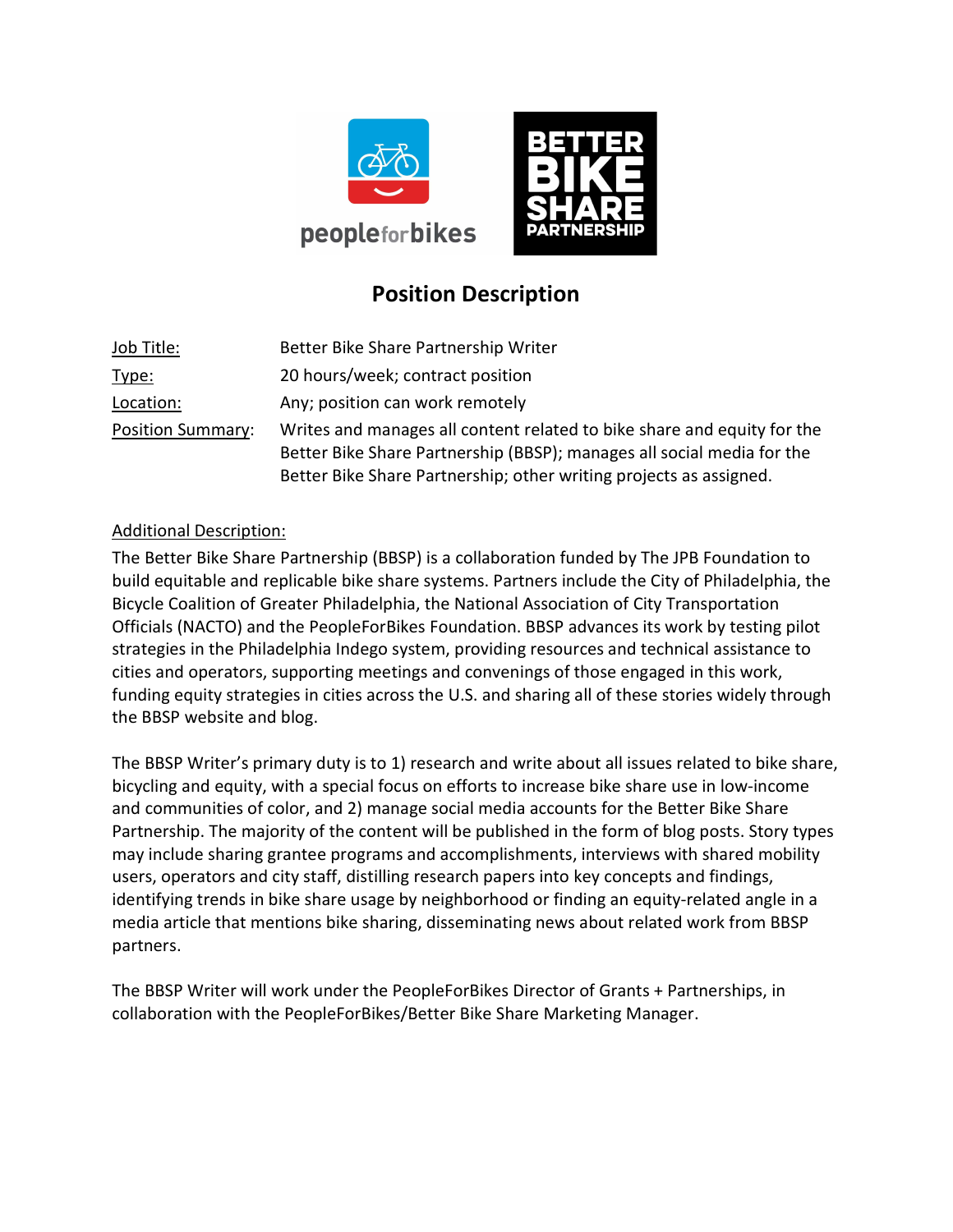## Duties and Responsibilities:

- Produces and manages all content on the Better Bike Share Partnership website; minimum of six blogs created and posted per month and one case study, one pager, or other resource created and posted per month
- Develops an editorial plan annually
- Manages all social media accounts, including Facebook, Instagram and Twitter
- Collaborates in the ongoing development of the Better Bike Share brand
- Works closely with the PeopleForBikes staff to adhere to budget guidelines and deliver on editorial objectives
- Manages relationships with other blog contributors
- Assists in the development of the website as it relates to the blog
- Monitors and analyzes readership on the blog and strives to increase it
- Defines and refines best audience for content
- Pitches blog content to other relevant blogs and news sources
- Monitors and records placement of blog content
- Other duties as assigned

## Desired Qualifications:

- Bachelor's degree in journalism, English or related field OR in urban planning, public policy or public health OR equivalent experience
- At least 2 years prior experience writing published content
- Interest and experience in equity issues, community outreach and social justice
- Familiarity with bicycling-related efforts of city government
- Enthusiastic about developing connections and contacts in the blogging world
- Working knowledge of city planning jargon and the ability to write technically as well as translate for a broader audience
- Experience managing and creating content for the web
- Working knowledge of HTML
- Ability to cooperate and communicate effectively with co-workers, supervisor and outside contacts
- Excellent verbal and written communication skills
- Excellent organizational skills
- Team-oriented and able to accept ideas and strategy from other individuals
- Works well under pressure
- Attentive to detail
- Self-directed and able to carry out assignments without supervision
- Willing to travel occasionally
- Enthusiasm for bicycling